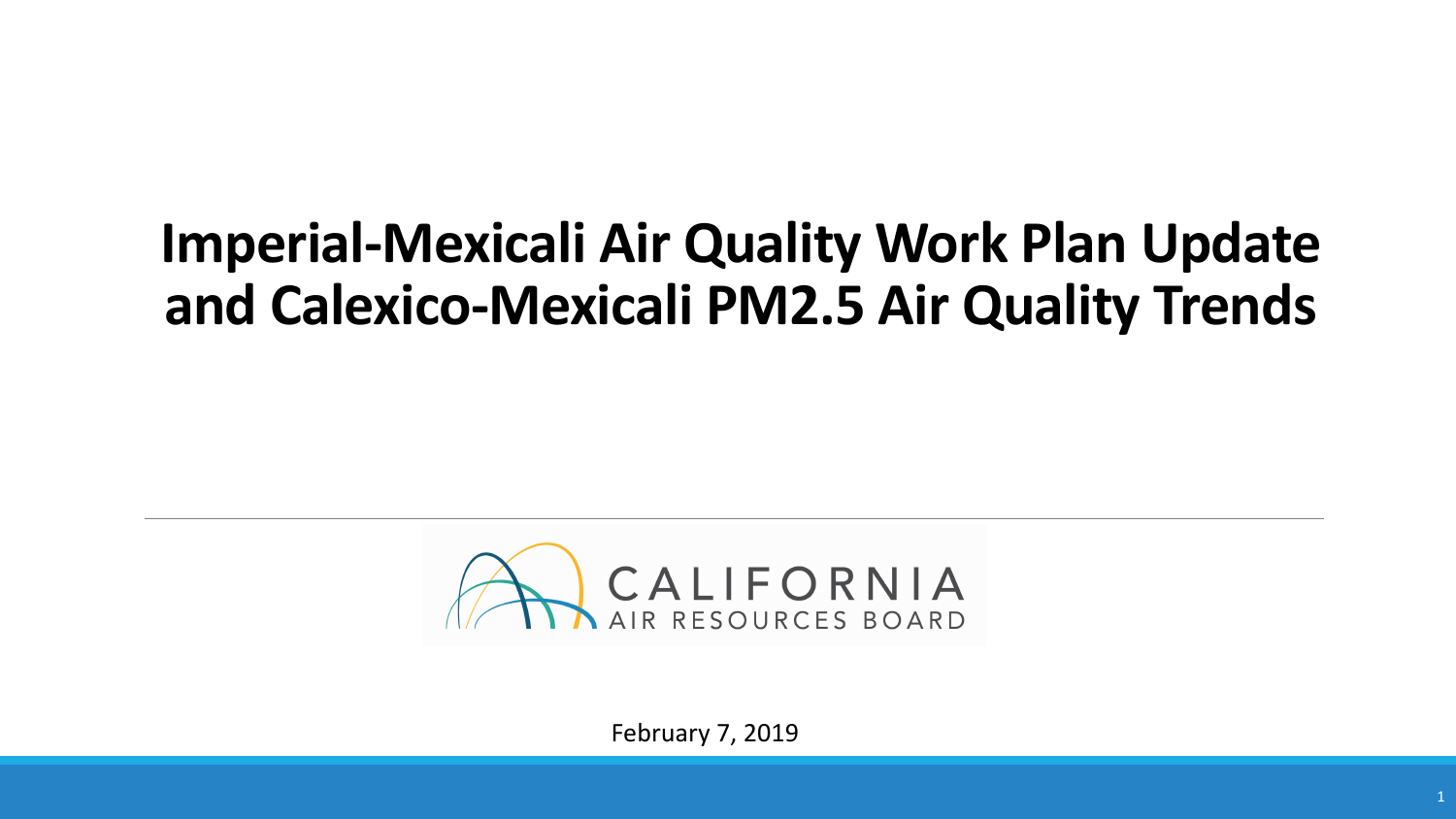## **Draft Work Plan Actions Initiated**

#### Public Education and Awareness

- Air quality alerts and forecasting expanded to Mexicali
- Winter media campaign
- Increased District Outreach

#### **Monitoring**

- First set of 25 PM sensors provided to Mexicali for enforcement
	- CARB provided PurpleAir training in December
	- Additional 25 sensors will be installed later this year
- Regulatory PM2.5 monitoring in Mexicali
- 14 monitors in Baja California to be rehabilitated using grant funds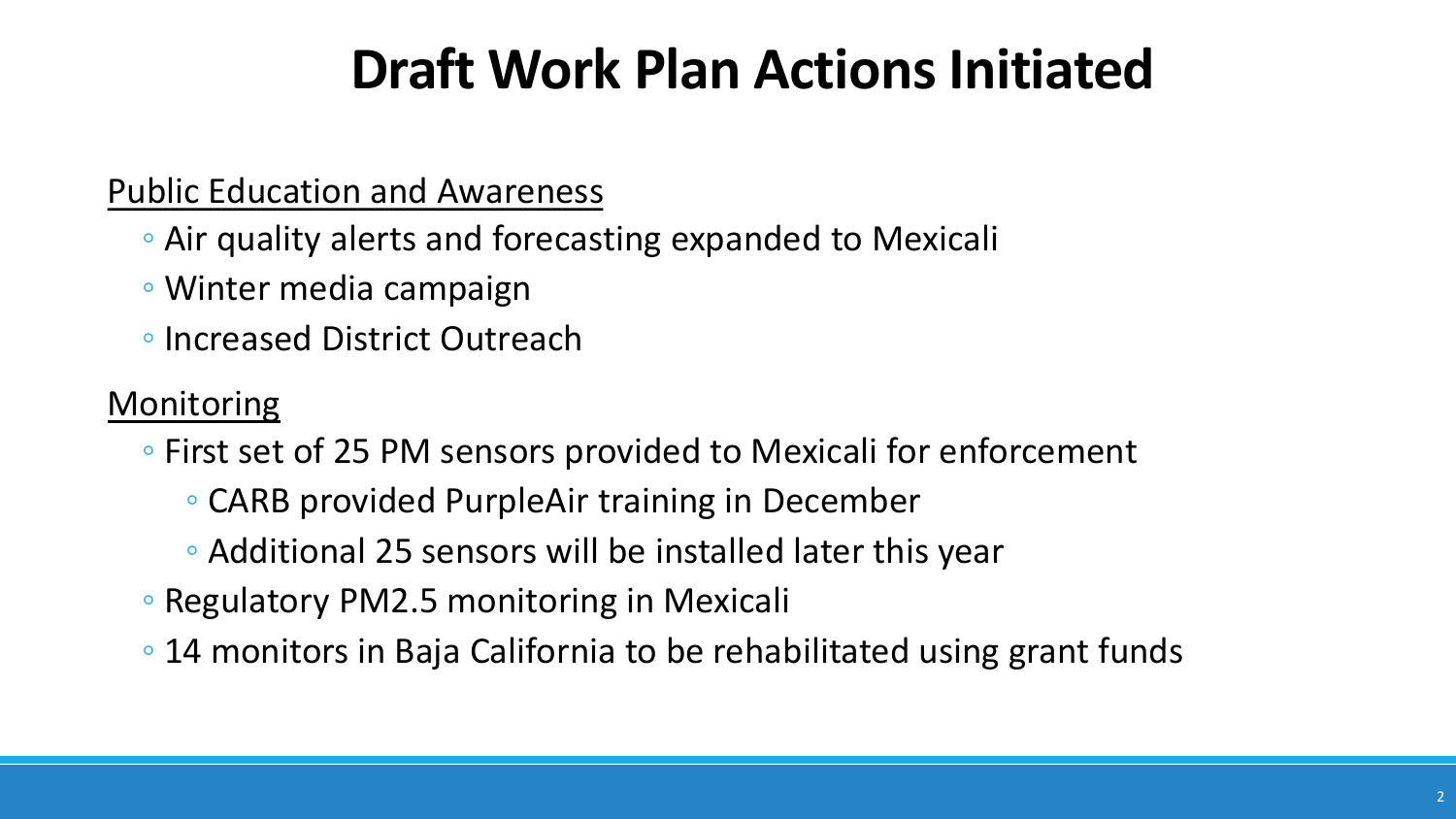## **Draft Work Plan Actions Initiated Continued…**

#### Reduce unpaved road emissions in Mexicali

◦ City of Mexicali allocated \$5 million to pave 15 miles of dirt roads

#### Improve border region emission inventory

◦ Emission inventory improvement for Baja California

#### Agricultural Burning

- District working to increase special zone buffer
- Plan to establish a program in Mexicali
- CARB committed to the following:
	- Provide training to enhance accuracy of agricultural burn calls
	- Consider Mexicali air quality into burn calls for Imperial
	- Provide burn calls to Mexicali when program is established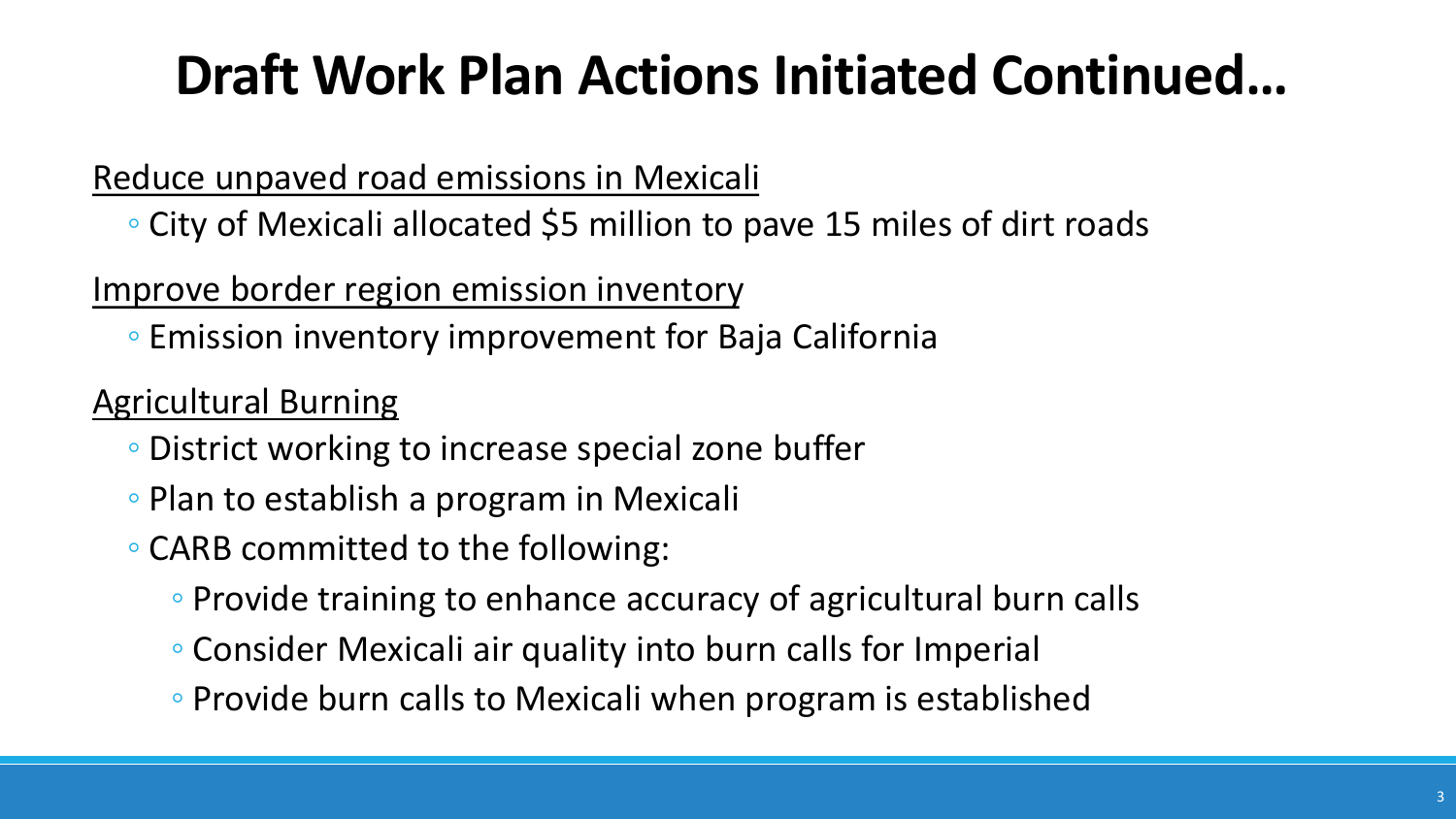## **Future Actions and Recommendations**

#### Near term actions

- Plan to Evaluate and Mitigate Windblown Dust Sources in Imperial County
	- Develop a complete emission inventory, determine most emissive sources, investigate and evaluate alternative controls, seek operator and public feedback, and adopt and enforce new regulations
- Establish a model flag program for a school in Mexicali
- Website/Mobile app to display all air quality monitors in Mexicali
- Media campaigns for air quality website and agricultural burning in Mexicali

#### Long term recommendations - need further discussion

- Obtain more resources for inspection and enforcement in Mexicali
- Tighten vehicle inspection programs in Mexicali and Imperial
- Evaluate border crossing emissions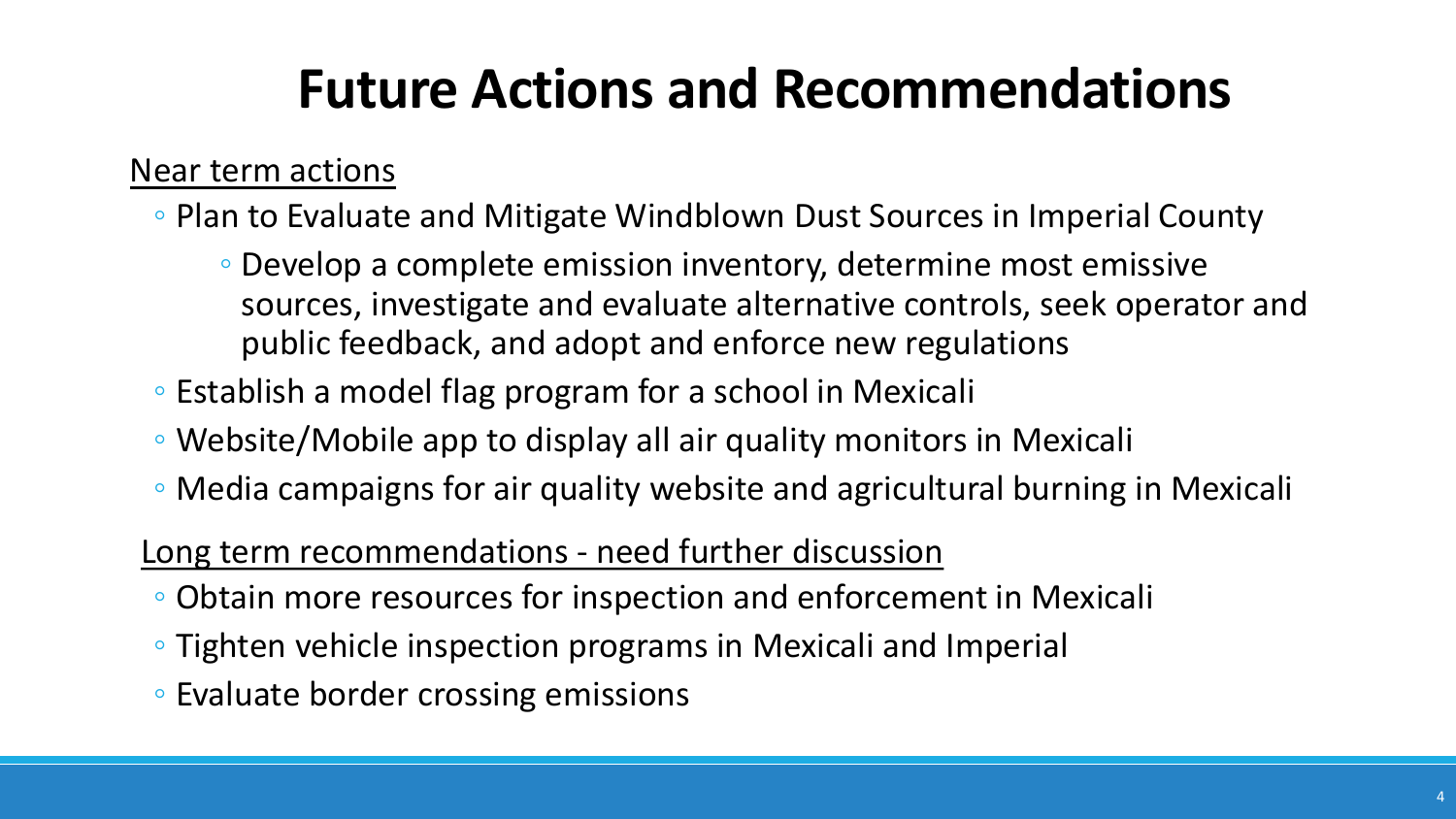# **Mexicali and Calexico Air Quality Trends (2016-2018)**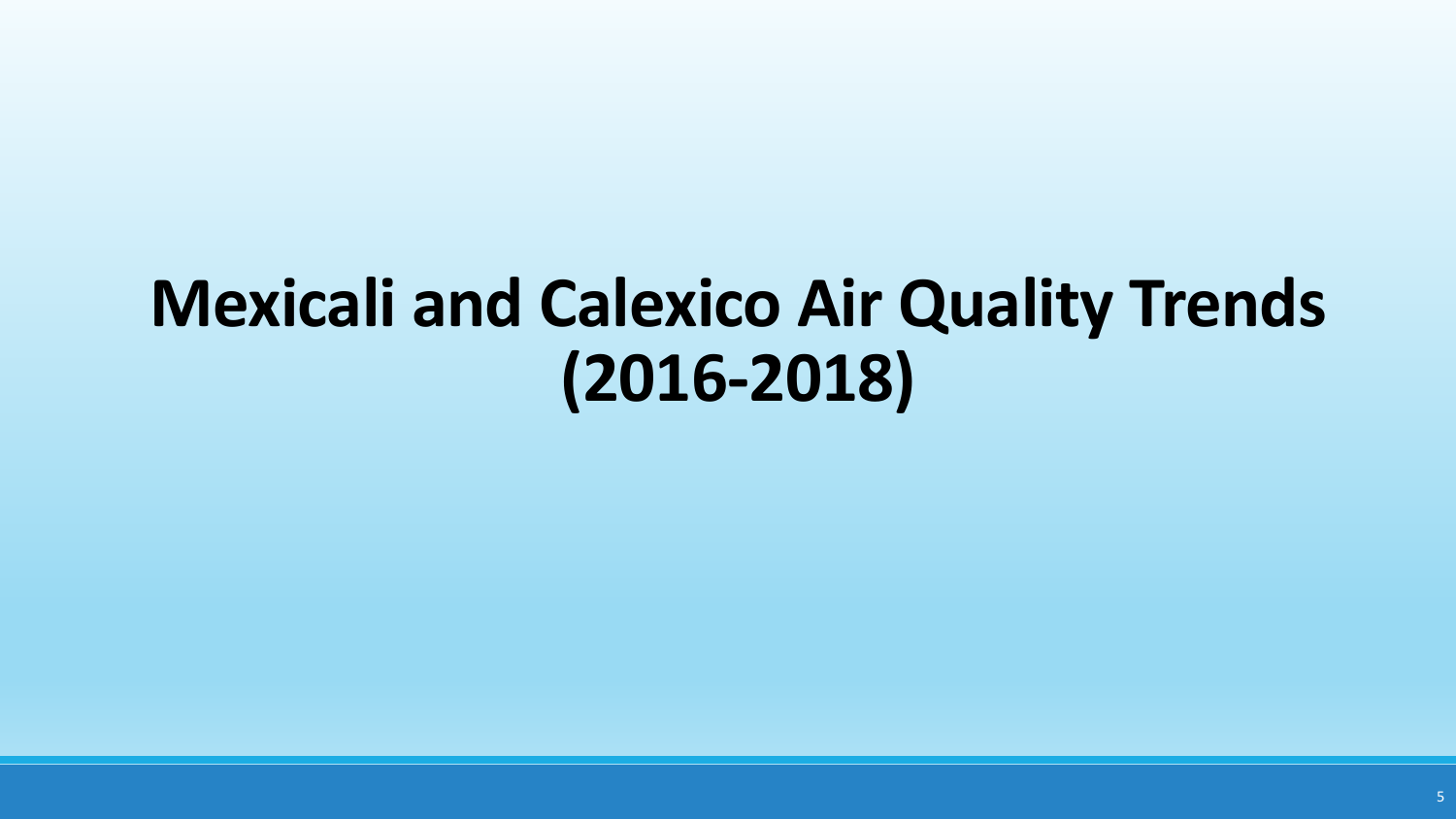### **Annual and Winter Average PM2.5 Trends (2016-2018)**

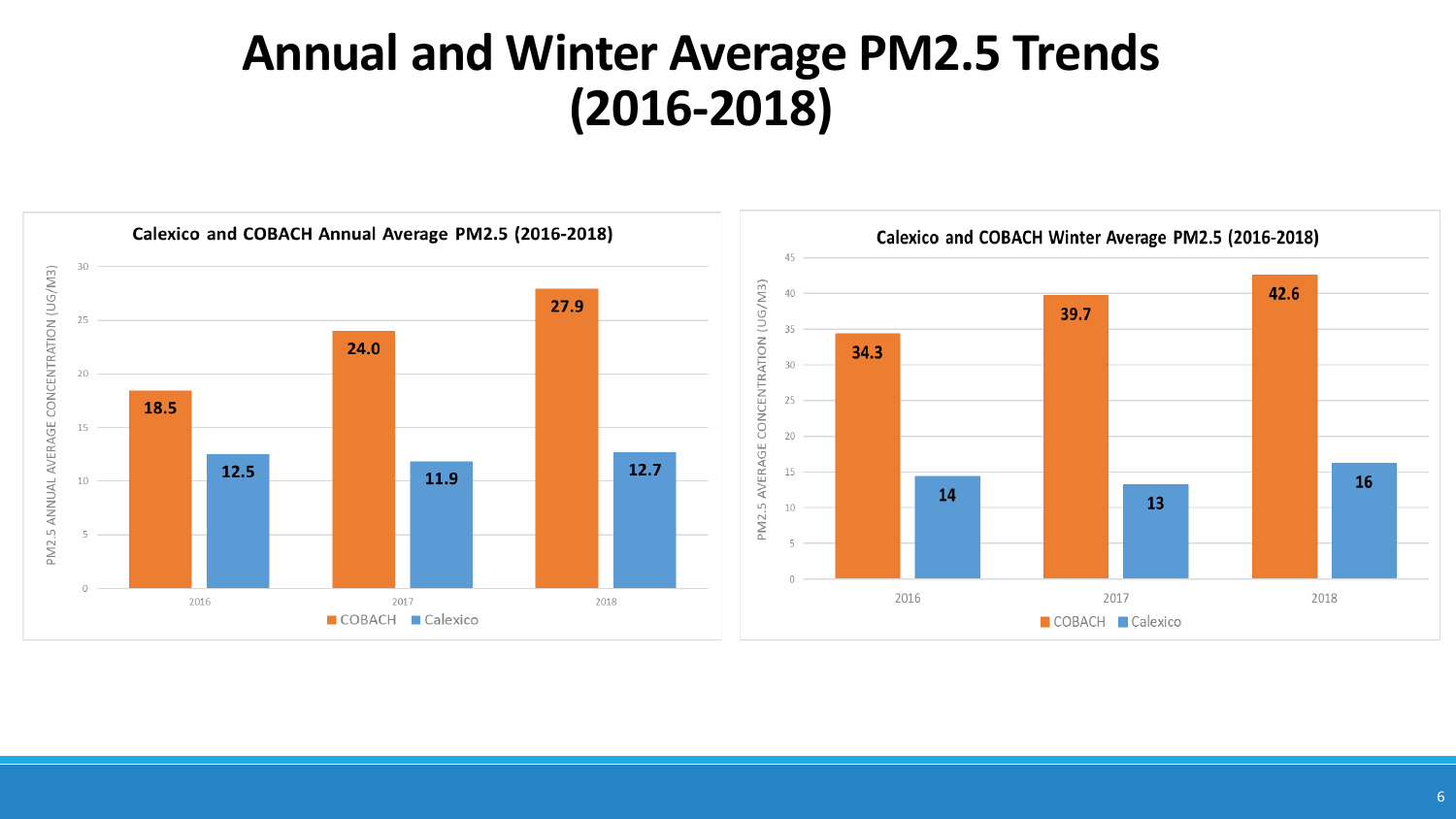### **Calexico and COBACH Monthly Average PM2.5 Average Trends (2016-2018)**



2018 monthly average PM2.5 concentrations were higher at Calexico during 4 months when compared to 2016 and 2017

2018 monthly average PM2.5 concentrations were higher at COBACH during 9 months when compared to 2016 and 2017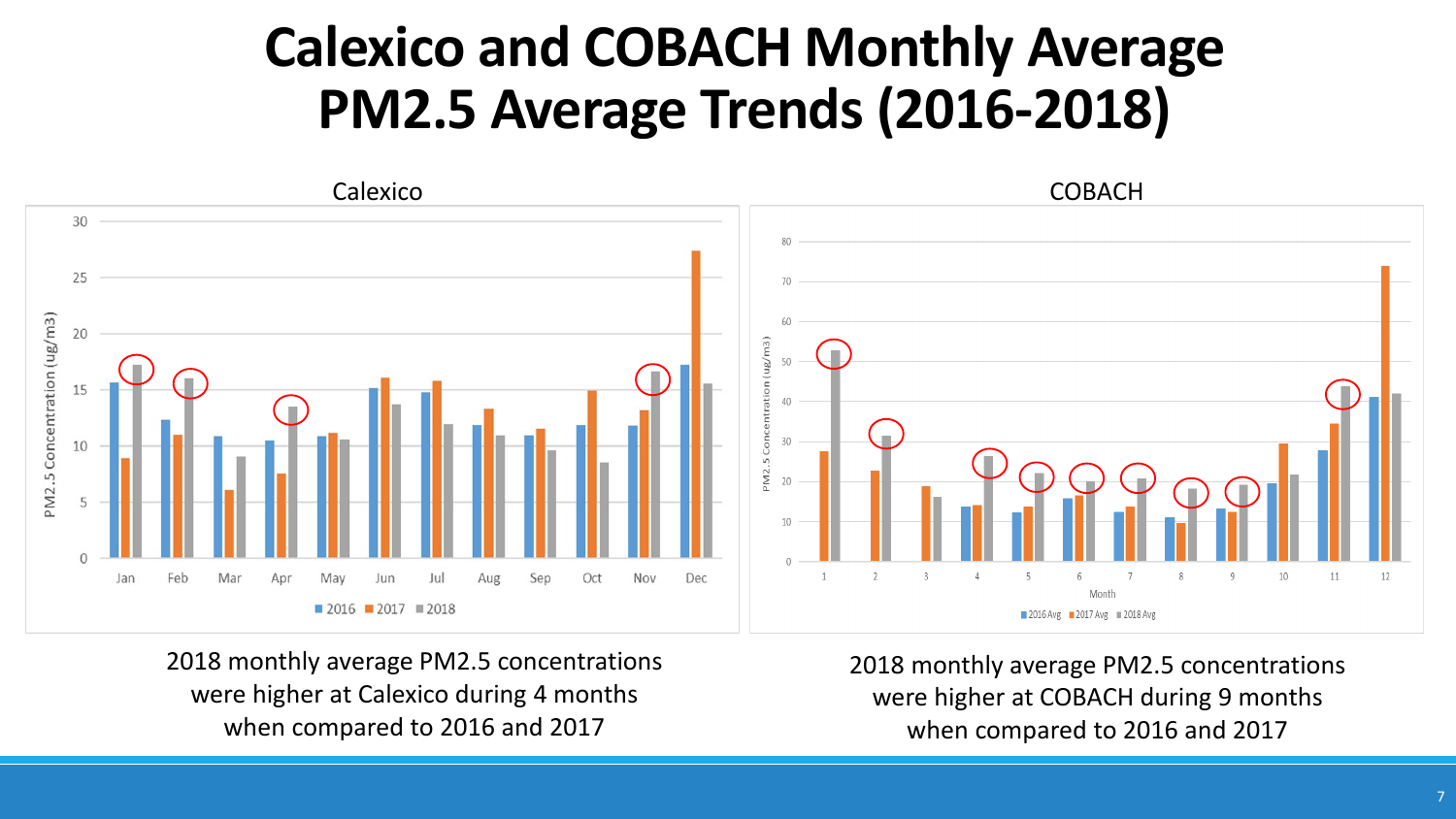### **Calexico and COBACH Days Over 35 ug/m3 by Month (2016-2018)**



Calexico had days over 35 ug/ $m<sup>3</sup>$  in winter months. 2018 had highest count of days over 35 ug/m<sup>3</sup> (10 days in 2018, 6 days in 2017, and 5 days in 2016)

COBACH experienced days over 35 ug/ $m<sup>3</sup>$  in April, July, August, and September. 2018 had highest count of days over 35 ug/m3 (85 days in 2018, 64 days in 2017, and 27 days in 2016 (incomplete data collected for 2016))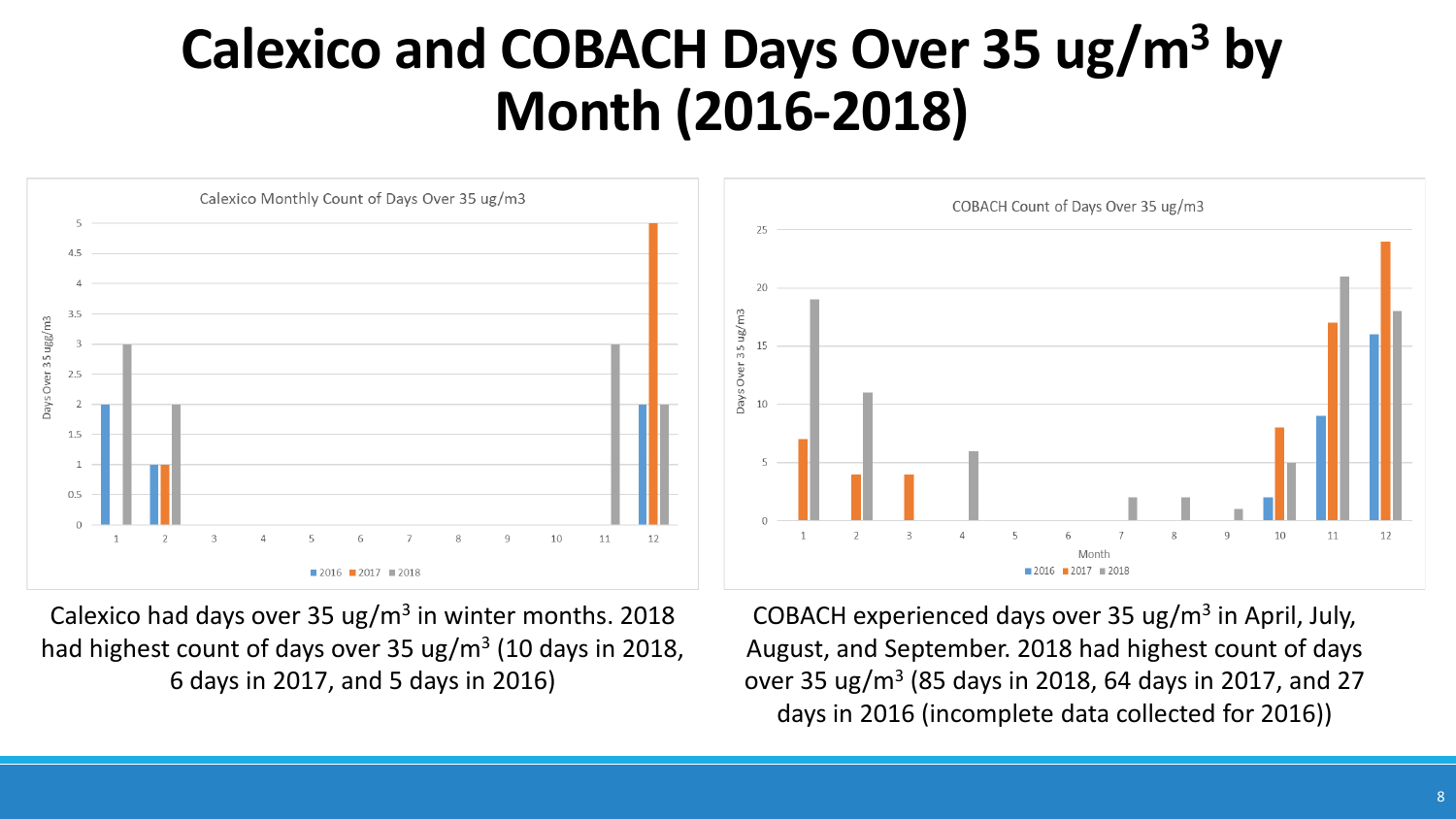### **Winter Holiday PM2.5 Concentrations at Calexico and COBACH**



Recent holiday concentrations were lower in 2018 when compared to 2017. Average for other days in December (Las Posadas) increased in 2018.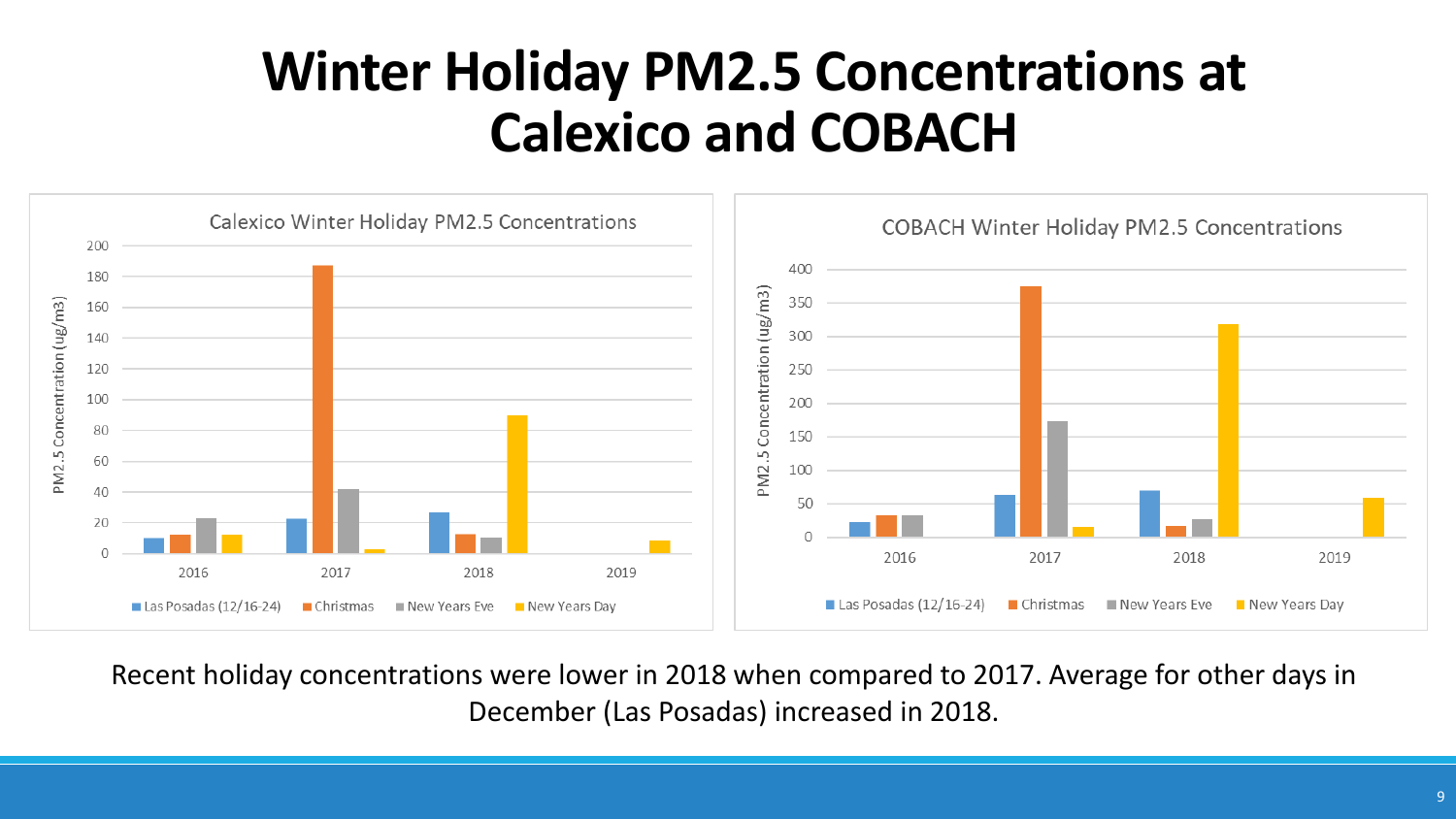### **Calexico-COBACH AQI Readings Winter 2016-2019**



| PM2.5 AQI to Concentration ( $\mu$ g/m <sup>3</sup> ) |                    |                        |                                                                |                                   |                                        |                              |  |
|-------------------------------------------------------|--------------------|------------------------|----------------------------------------------------------------|-----------------------------------|----------------------------------------|------------------------------|--|
| <b>AQI</b>                                            | <b>Good (0-50)</b> | Moderate<br>$(51-100)$ | <b>Unhealthy for</b><br><b>Sensitive Groups</b><br>$(101-150)$ | <b>Unhealthy</b><br>$(151 - 200)$ | <b>Very Unhealthy</b><br>$(201 - 300)$ | <b>Hazardous</b><br>( > 300) |  |
| <b>PM2.5</b>                                          |                    |                        |                                                                |                                   |                                        |                              |  |
| <b>Concentration</b>                                  | $0 - 12$           | 12.1-35.4              | 35.5-55.4                                                      | 55.5-150.4                        | 150.5-250.4                            | >250.4                       |  |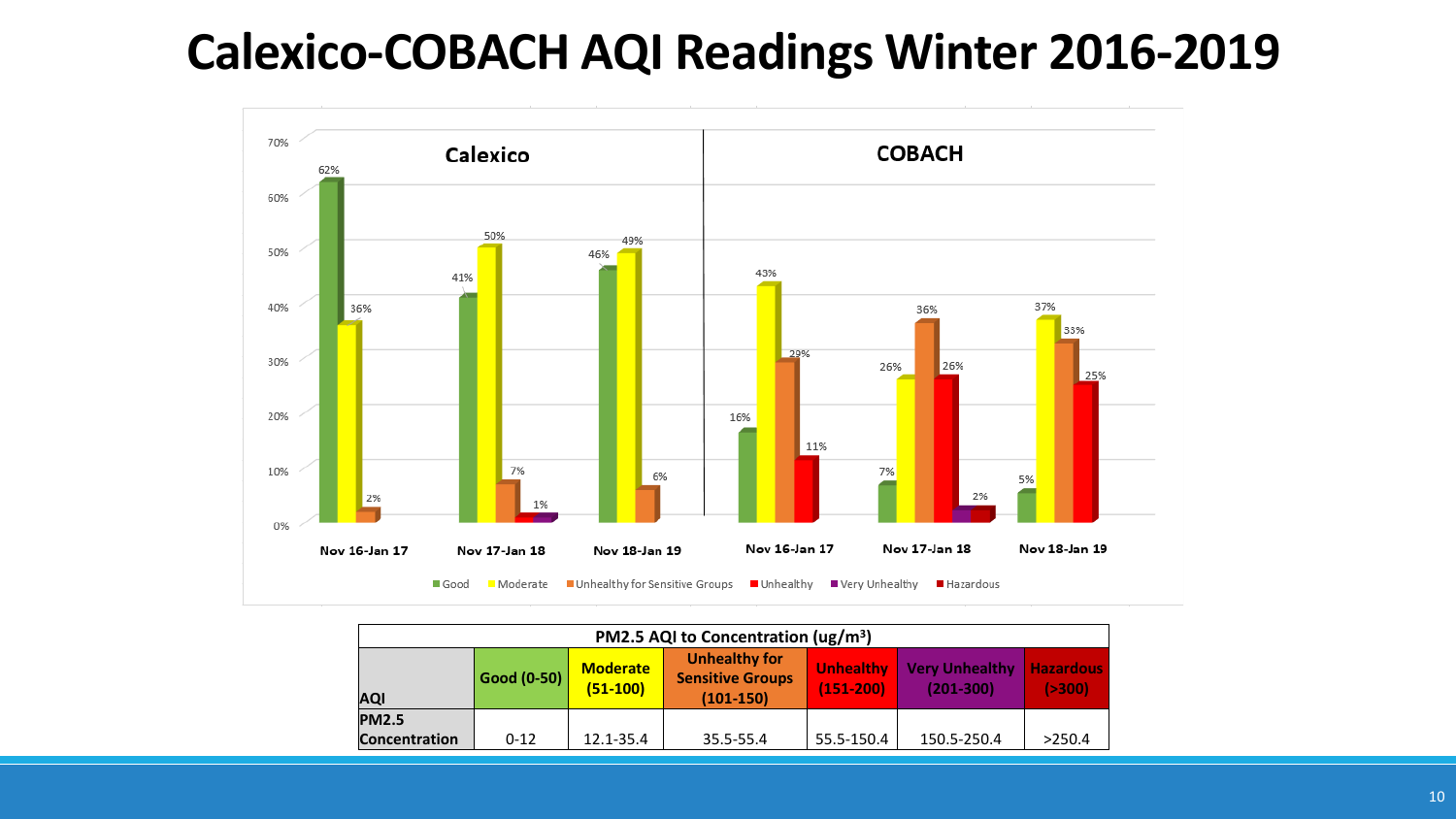# **Takeaways**

- PM2.5 concentrations: Mexicali > Calexico
- Highest PM2.5 concentrations occurred Dec. 2017- Jan. 2018
- PM2.5 winter averages for Jan., Feb., and Nov. were highest in 2018
- Days over 35 ug/m<sup>3</sup> : 2018 > 2016, 2017
- Calexico days over 35 ug/m<sup>3</sup> are limited to winter months
- COBACH experiences days over 35 ug/m<sup>3</sup> throughout the year
- Favorable meteorological conditions (increased dispersion) occurred during winter holidays in 2018